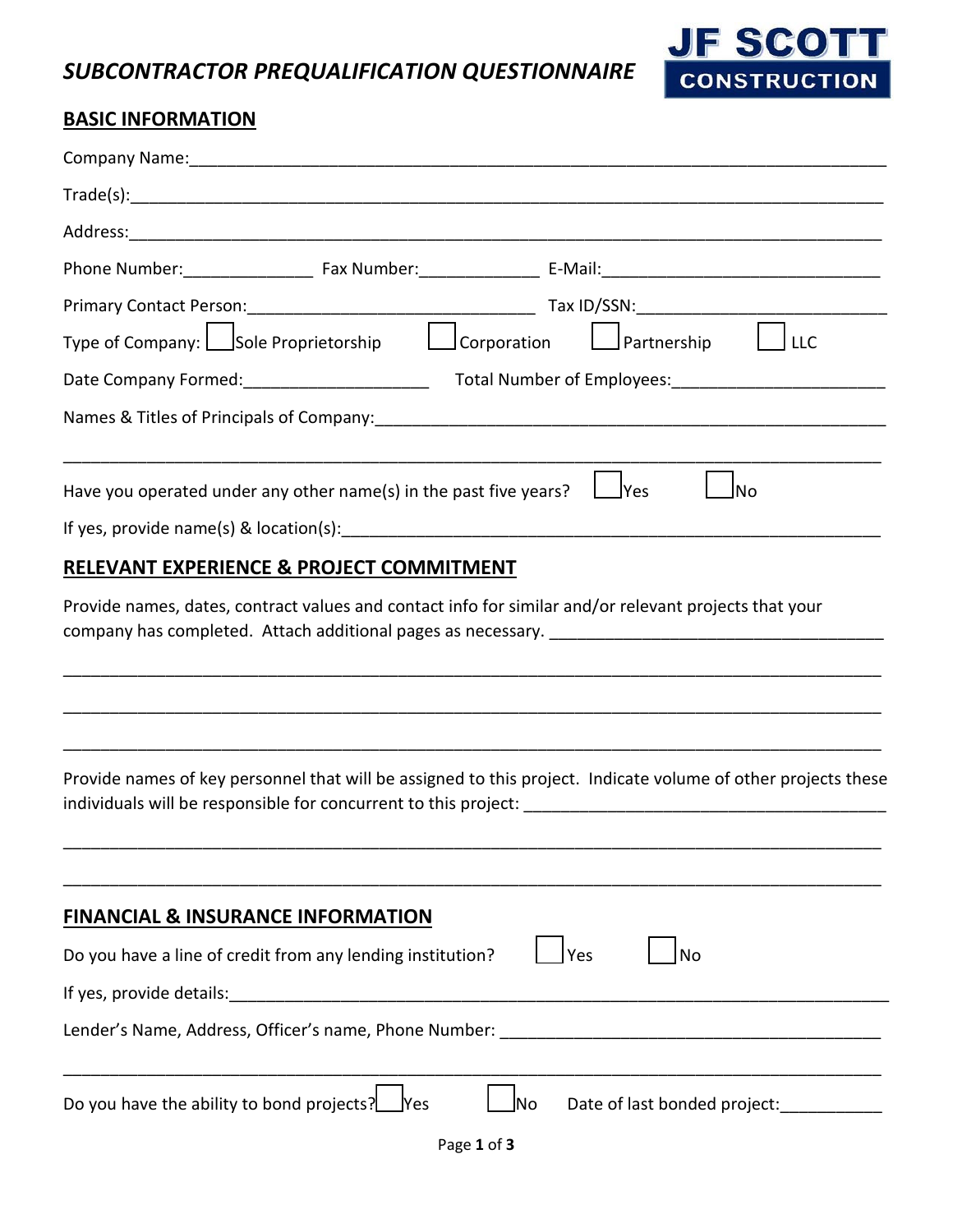## *SUBCONTRACTOR PREQUALIFICATION QUESTIONNAIRE*



|                                                         | State your typical insurance coverages, per occurrence and aggregate (as applicable), for General Liability,<br>Automobile Liability, Umbrella/Excess Liability, and Workers Compensation/Employer's Liability. |
|---------------------------------------------------------|-----------------------------------------------------------------------------------------------------------------------------------------------------------------------------------------------------------------|
| <u>SAFETY RECORD</u>                                    |                                                                                                                                                                                                                 |
| committed any OSHA violations?   Yes                    | In the past five years, has your company or any of its key personnel been investigated for or found to have<br>N <sub>o</sub>                                                                                   |
|                                                         |                                                                                                                                                                                                                 |
|                                                         | What is your current Workman's Compensation EMR rate: [100] (Please attach copy of current EMR)                                                                                                                 |
| Do you have a written employee safety policy & program? | Yes<br>$\sqrt{}$ No (please attach copy)                                                                                                                                                                        |
| <u>l</u> No<br>$\sqrt{2}$ Yes (attach & explain)        | Are there any open or aggregate liability claims that would impair your ability to insure a project?                                                                                                            |
| <b>OTHER INFORMATION</b>                                |                                                                                                                                                                                                                 |
| Yes No                                                  | Has your company or any of its personnel been a party to a bankruptcy or reorganization proceeding?                                                                                                             |
| N <sub>o</sub><br>If Yes, provide details:<br>Yes       | During the past five years, have any liens been filed against you by any of your subcontractors or suppliers?                                                                                                   |
| litigation? $ $<br>Yes<br>No                            | During the past five years, has your company been involved in any claims, arbitration, mediation, or                                                                                                            |
| <b>No</b><br> Yes                                       | Have you ever failed to complete a contract, been defaulted, or had a contract terminated?                                                                                                                      |
| Yes<br>from construction projects?                      | During the past five years, has your company or any of its principles been involved in any lawsuits arising<br>N <sub>o</sub><br>If yes, provide details:                                                       |